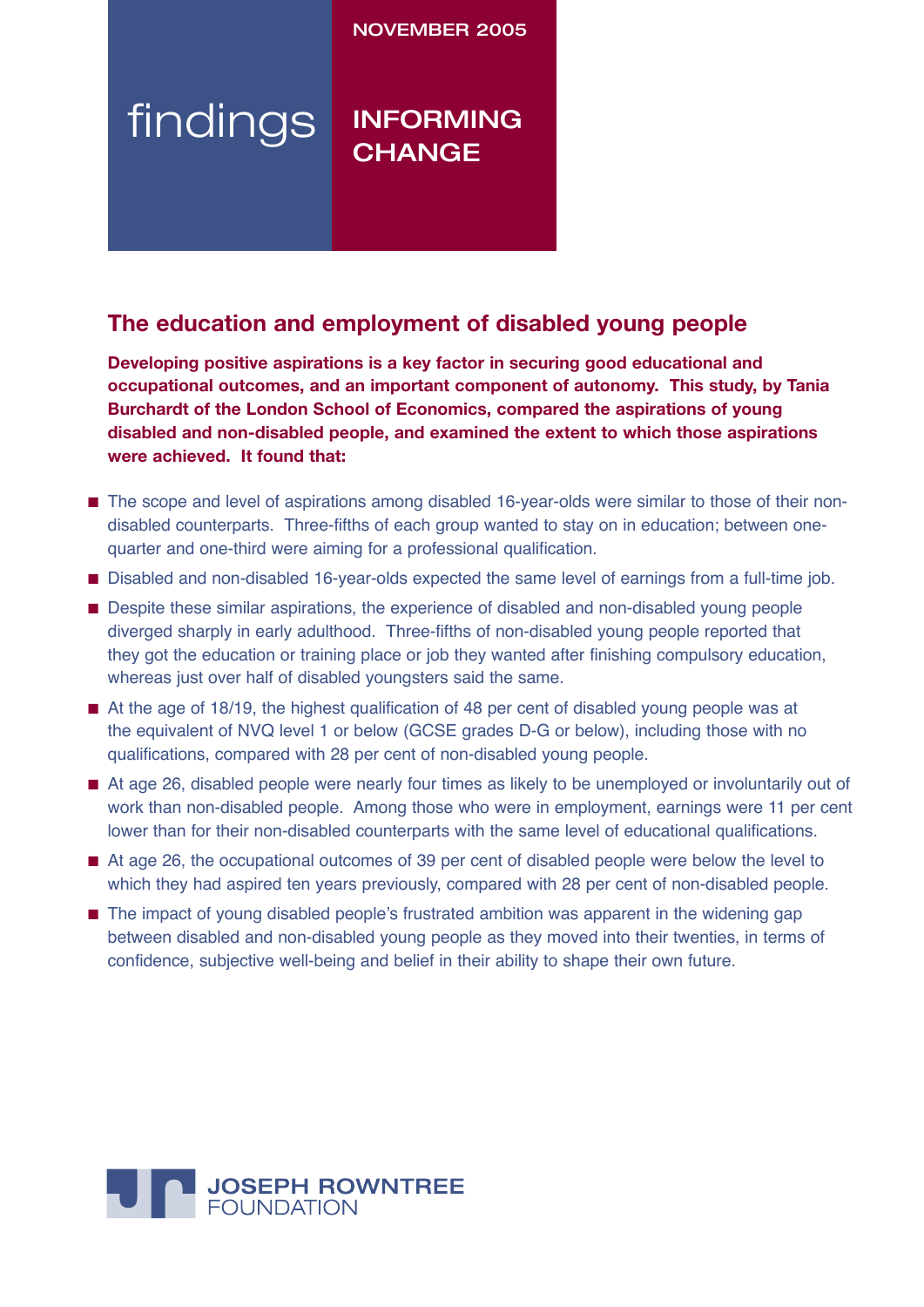### **Background**

Disabled young people have not always been encouraged to see themselves as having a valuable role in adult society. Previous research on a sample of young people born in 1958 reported that the proportion of disabled youngsters aspiring to semi-skilled and unskilled jobs was six times that of non-disabled youngsters with those aspirations (A Walker, 1982, *Unqualified and underemployed: handicapped young people and the labour market,* Macmillan).

This study asked whether the gap between disabled and non-disabled young people's aspirations, and the even larger gap in their subsequent attainment, has persisted for those born more recently. The research analysed data from cohort studies of children born in 1970 and in the early 1980s.

#### Aspirations

Dan's story (see Box 1) showed what could happen when things went well. The account was drawn from the data, and was typical insofar as the aspirations expressed by Dan at age 16 were comparable with those that a nondisabled person from a similar background might express.

The study found that in general:

- three in five young people wanted to stay on after 16, whether or not they were disabled;
- one in three disabled young people aspired to a professional occupation, compared with one in four non-disabled;
- the average weekly pay that disabled and non-disabled 16/17-year-olds expected from a full-time job was similar.

Some groups of disabled young people seemed to be at risk of lower aspirations, though the sub-samples were too small for differences to be statistically robust. They included:

- young people with mental health problems;
- those with more severe impairments or more complex needs;
- those who became disabled later in childhood.

For both disabled and non-disabled young people, there was a strong gradient of educational and occupational

#### Box 1: Dan's story

**At age 16,** Dan is living with his mother. She had left school at the earliest opportunity, but is now studying part-time. Dan's father, who was educated to degree level, died when Dan was 10. The family income is under £50 per week. Dan has a sight impairment. The school nurse considers that this has resulted in 'some interference' with his daily life.

Dan attends mainstream school and has a generally positive attitude towards school and school work, though he has often felt anxious or depressed in the previous year. He wants to go on to higher education. (His mother also hopes and expects he will stay on in education.) His ideal job would be a bank manager.

Dan is highly motivated and a firm believer in his ability to control his own fate. However, he feels that he has little support from his mother and wants to leave home "now or very soon".

**By age 26,** Dan is partway through a professional accounting qualification, having achieved eight 'O' levels, two CSE grade 1s, four 'A' levels and a degree.

He is working full-time as an accounts clerk in a large firm, and has never been unemployed since leaving college. He is earning just slightly above the average for all employees in the sample.

Dan is cohabiting with his girlfriend in a house they are buying with a mortgage.

Source: British Cohort Study 1970



#### Figure 1: **Young people's educational aspirations and parental education**

Source: 1970 British Cohort Study (BCS70) age 16 survey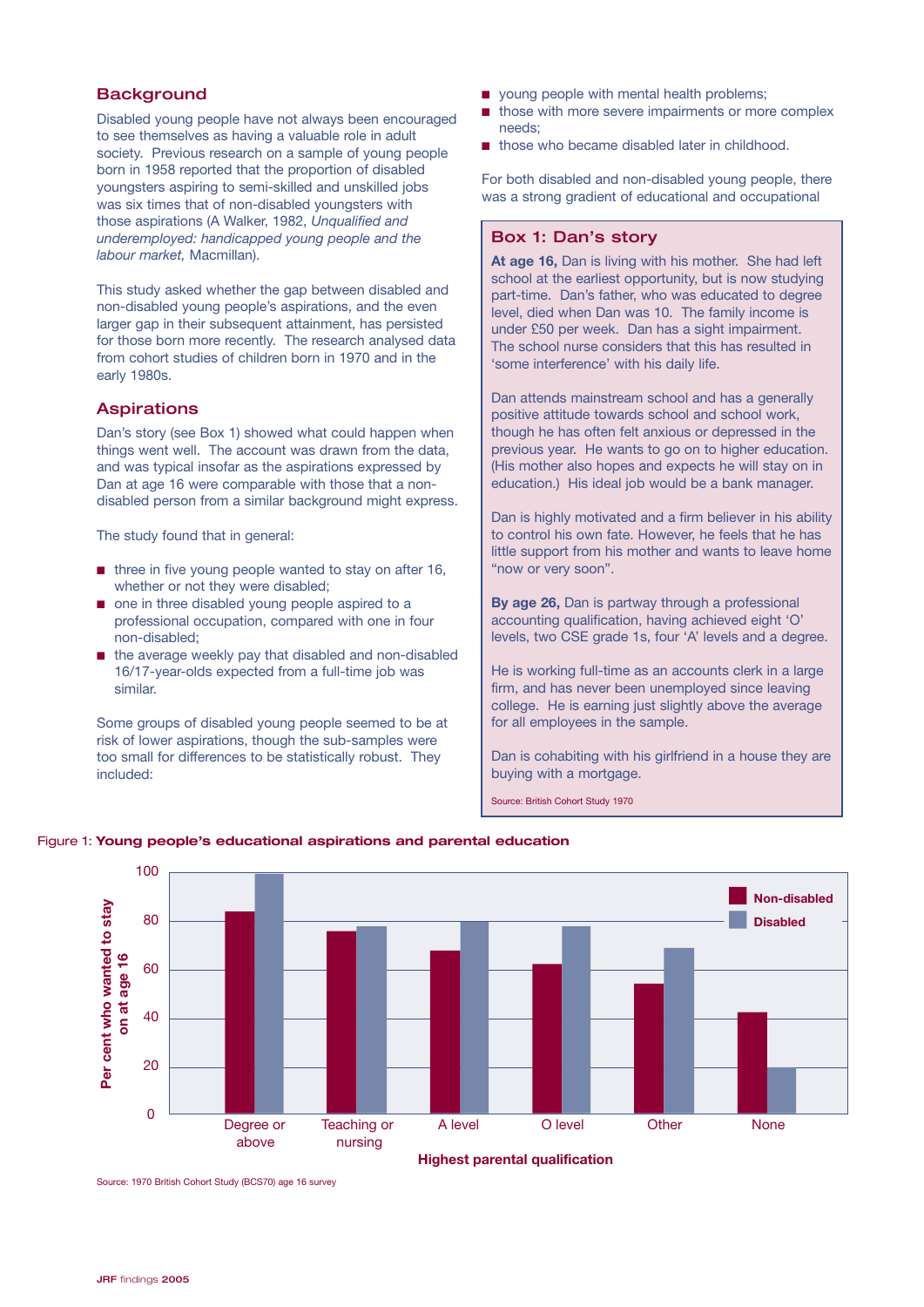aspirations relating to their parents' educational and social class background (see Figure 1). Young people whose parents lacked educational qualifications were more than four times as likely to intend leaving education at 16 than those who had at least one parent educated to degree level.

Young people's own motivation and outlook were also crucial, especially in the case of disabled young people. Those with a firmer belief in their ability to shape their future were more likely to aim high.

#### Educational outcomes

Unfortunately, Dan's story was less typical in terms of experiences in early adulthood.

At age 16/17:

- 71 per cent of non-disabled respondents were in fulltime education, compared with 62 per cent of disabled respondents;
- three-fifths of non-disabled people reported that they got the education or training place or job they wanted; only just over half of disabled youngsters said the 40 same. **Per cent who wanted to stay** res<br>:hr<br>30<br>30

#### By age 18/19:

- the highest qualification of 48 per cent of disabled young people was at the equivalent of NVQ level 1 or 0 below (GCSE grades D-G or below, including those with no qualifications), compared with 28 per cent of non-disabled young people;
- disabled young people still in education at this age were more likely than their non-disabled peers to be pursuing secondary-level or vocational qualifications.

By age 26, some young people who were not disabled at age 16 had become disabled, others were no longer disabled, while the majority either remained non-disabled or remained disabled. At age 26:

■ the educational attainment of two-fifths of young people who were disabled at both age 16 and age 26 was below their initial level of aspiration, compared with one-third of young people who were disabled at neither age.

The relationship between disability, educational aspiration at 16 and qualifications at age 26 can be illustrated in more detail (see Figure 2). For example, 68 per cent of non-disabled young people who aspired to higher education succeeded in gaining a degree-level qualification (left-hand column). This figure compares with 56 per cent of young people disabled at both ages who had similar aspirations (fourth column from the left).

Multivariate analysis showed that educational aspirations were an important, independent influence on educational outcomes, for disabled and non-disabled young people alike. Controlling for other characteristics like parental **Disabled** education, young people who became disabled between the ages of 16 and 26, and those who were disabled at both ages, had lower educational attainment *relative to their aspirations* than did their non-disabled counterparts.

#### Occupational outcomes

The gap between the proportion of disabled and nondisabled young people out of work widened as they got older:

- at age 16/17, disabled young people were about twice as likely as non-disabled to be out of work or 'doing something else' (13 per cent compared with 7 per **highest cent**);
	- by age 18/19, disabled young people were nearly three times as likely to be unemployed or 'doing something else' (25 per cent compared with 9 per cent);
	- at age 26, young people who were disabled at both age 16 and age 26 were nearly four times as likely to be unemployed or involuntarily out of work than young people who were disabled at neither age (13.8 per cent compared with 3.7 per cent).



#### **Highest qualification at age 26, by disability status and aspiration at age 16** Figure 2:

#### Source: BCS70 age 16 and 26 surveys

Note: By age 26, some young people who were not disabled at age 16 had become disabled ('Became'), others were no<br>longer disabled ('16 not 26'), while the majority either remained non-disabled ('Neither') or remained disab